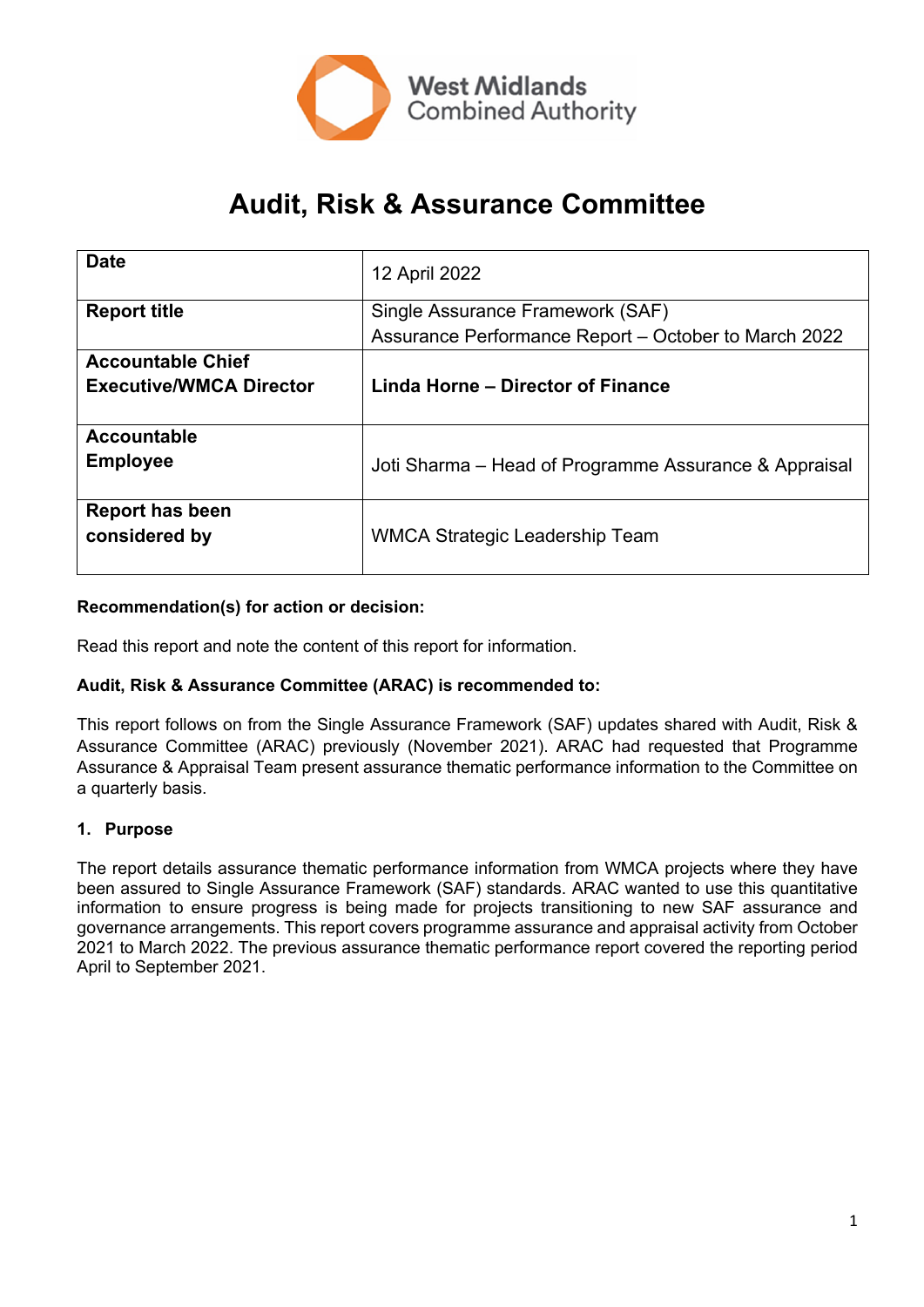

## **Background**

## **1 Single Assurance Framework (SAF) Implementation Progress**

- 1.2 As reported to ARAC in November 2021, the WMCA Strategic Leadership Team approved WMCA Single Assurance Framework to be implemented across all WMCA Project portfolios. This was to mitigate the risk of non-compliance to mandatory devolution commitments. The SAF Implementation Group was established to support with the implementation and recommended that the project would be split into two phases:
	- i. Phase 1 Transition all WMCA Directorates to operate within Single Assurance Framework standards and governance. Key Output – SAF Transition Proposals to be developed for each Directorate (Oct - March 2022)
	- ii. Phase 2 Undertake annual refresh of Single Assurance Framework in accordance with Department for Levelling Up, Housing & Communities (DLUHC) (April – September 2022)
- 1.3 The table next summarises a comparison of SAF activity between the last reporting period and this quarterly update to ARAC. Several Task & Finish Groups were set up and engagement with each Directorates has been positive to support meeting the objectives of Phase 1. This is demonstrated in the table below which is supporting evidence that there has been increased SAF activity to support transition arrangements, almost the same number of reviews in last 3 months in comparison to 6 months prior.

| <b>REPORTING</b><br><b>PERIOD</b> | <b>DIRECTORATE/</b><br><b>EXTERNAL DELIVERY</b><br>ORG. | <b>Business</b><br><b>Case Maturity</b><br><b>Assessment</b><br>(BCAT) | <b>Health</b><br><b>Check</b> | <b>Risk &amp;</b><br><b>Investment</b><br><b>Appraisal</b> | <b>Change</b><br><b>Requests</b> |
|-----------------------------------|---------------------------------------------------------|------------------------------------------------------------------------|-------------------------------|------------------------------------------------------------|----------------------------------|
| Apr-Sept 2021                     | <b>TfWM</b>                                             | 5                                                                      | 1                             | 5                                                          | 3                                |
|                                   | Productivity & Skills                                   | 1                                                                      | 0                             | 0                                                          | 0                                |
|                                   | Finance & Business Hub                                  | 1                                                                      | 0                             |                                                            | 0                                |
| (H1)                              | <b>WM Growth Company</b>                                | $\mathbf 0$                                                            | 1                             | 0                                                          | 0                                |
|                                   | Solihull MBC                                            | 0                                                                      | 2                             |                                                            | $\overline{2}$                   |
|                                   | <b>Strategy and Economy</b>                             | 0                                                                      | 0                             | $\overline{2}$                                             |                                  |
| (Q1& Q2) TOTAL                    |                                                         | $\overline{7}$                                                         | $\overline{2}$                | 9                                                          | 6                                |
|                                   | <b>TfWM</b>                                             | 3                                                                      | 1                             |                                                            |                                  |
|                                   | Finance & Business Hub                                  | 1                                                                      | 0                             |                                                            |                                  |
| Oct-Dec 2021<br>(Q3)              | Solihull MBC                                            | $\overline{2}$                                                         | 0                             | $\overline{2}$                                             |                                  |
|                                   | <b>WM Growth Company</b>                                | 0                                                                      | 1                             | 0                                                          | 0                                |
|                                   | Strategy & Economy                                      | 0                                                                      | 0                             |                                                            |                                  |
|                                   | Housing & Regeneration                                  | 0                                                                      | 0                             |                                                            | 0                                |
| <b>Q3 TOTAL</b>                   |                                                         | 6                                                                      | $\overline{2}$                | 6                                                          | 4                                |
| Jan-Mar 2022<br>(Q4)              | <b>TfWM</b>                                             | 9                                                                      | $\overline{2}$                | 15                                                         | 10                               |
|                                   | Finance & Business Hub                                  | 1                                                                      | 0                             |                                                            | 0                                |
|                                   | Solihull MBC                                            | 0                                                                      | 0                             | 0                                                          | 0                                |
|                                   | <b>WM Growth Company</b>                                | $\mathbf 0$                                                            | 1                             | 0                                                          | $\mathbf 0$                      |
|                                   | <b>Strategy and Economy</b>                             | 0                                                                      | 8                             | 0                                                          | 2                                |
|                                   | Housing & Regeneration                                  | 0                                                                      | 0                             | 0                                                          | 0                                |
|                                   | <b>Public Service Reform</b>                            | $\overline{2}$                                                         | 0                             |                                                            |                                  |
| <b>Q4 TOTAL</b>                   |                                                         | 12                                                                     | 11                            | 17                                                         | 13                               |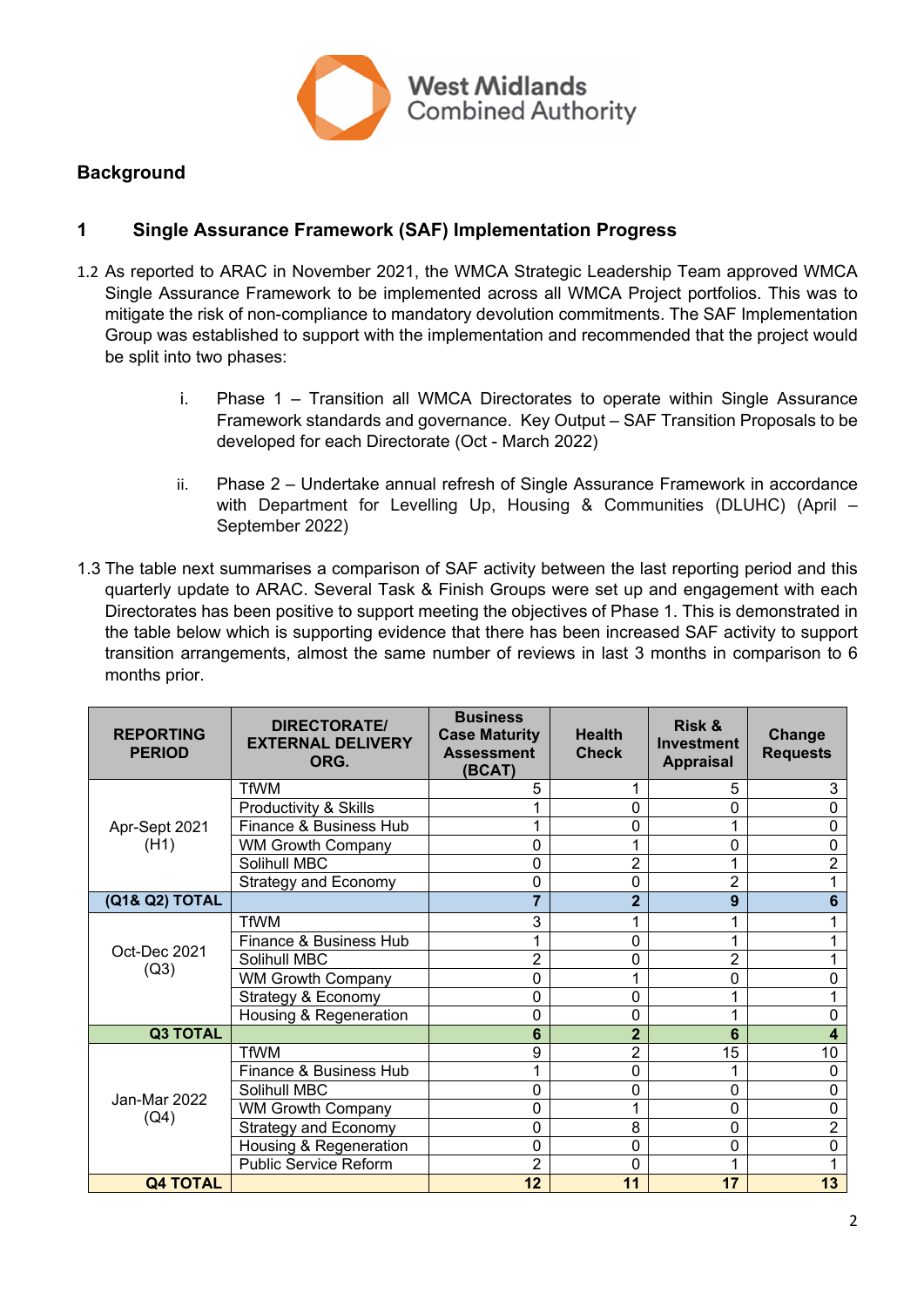

- 1.4 A SAF transition approach has been agreed with some Directorates and detailed proposals have been shared with the other Directorates. It is expected that these Directorate transition plans are agreed in April 2022.
- 1.5 The greatest value of application of SAF is to apply the framework in the earliest stages of project/ programme (business case) development as can be seen from the table below. This then provides opportunity to add lessons learned/ insight from previous and comparable projects into the development of new project proposals.
- 1.6 Recent increased engagement by most Directorates will provide a greater opportunity for projects to be developed in accordance with SAF and the devolution assurance mandatory expectations.

| <b>Directorate Portfolio</b>     | <b>No. of Projects Total</b> | % Pipeline in Bid - Development Stage |
|----------------------------------|------------------------------|---------------------------------------|
| <b>Public Service Reform</b>     | 18                           | 72%                                   |
| Strategy & Economy               | 15                           | 100%                                  |
| <b>Productivity &amp; Skills</b> |                              | $0\%$                                 |
| Transport                        | 99                           | $42%$ *                               |
| Housing & Regeneration           | 131                          | 54%                                   |

\* Information from Project Pipelines as of 28 Feb 2022. The Transport Portfolio numbers do not yet included CRSTS programme.

### **2 Assurance Performance Analytical Insights (Oct 2021 to Mar 2022)**

#### **Business Case Maturity Assurance Reviews (BCAT)**

- 2.1 A total of 12 Business Case assurance reviews were undertaken in this period. 8 of these business cases were reviewed as expected and assessed formally as expected using the BCAT maturity assessments by the independent Programme Assurance Team. Funding Sources for each of the Business Cases assessed cut across several different devolved funding sources. Further details are in the chart below on the left-hand side.
- 2.2 In this period, due to urgent timescales, 4 programme assurance business case reviews were undertaken not utilising the formal BCAT assessment tool. The assurance reviews were still carried out independently by the Programme Assurance Team and observations against the HMT Treasury Green Books Five Case Model were captured in an Observations Report. These business cases then were then reviewed again independently by the Risk & Investment Appraisal Team. The risk and investment output report accompanied the business case through the governance approvals process and highlighted any gaps to the decision-making authority. However, this approach does not allow sufficient time for projects to take corrective action to further strengthen the business case prior to the approval request.
- 2.3 The charts below compare the business case reviews for Q3 and Q4 by funding source. SAF standards being rolled out widely across Portfolios, not only the Investment Programme.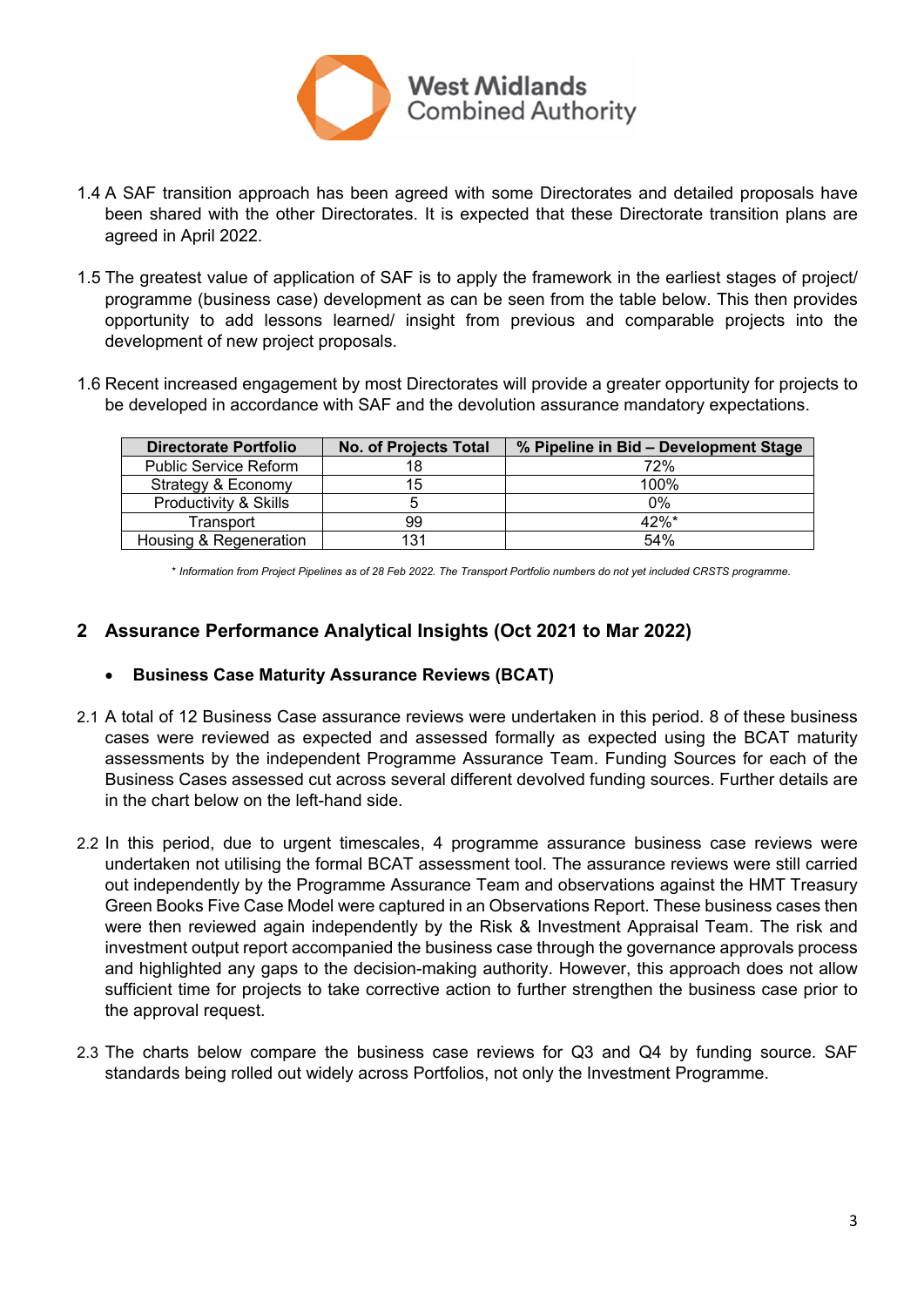



2.4 The detail of the assessed maturity of each Business Case, and their maturity across each of the five Business Case Dimensions, is provided in the table below (Maturity has been assessed against expected HM Treasury maturity levels for each Business Case type):



- 2.5 The average assessed maturity levels of each Business Case Dimension is summarised next. The Strategic Case Dimension is generally scoring higher (74%). This again demonstrates progress from the projects assessed in the last reporting period where the Strategic Case maturity level was 67%. This helps to support the WMCA Strategic Leadership Team requirement for projects to clearly articulate the strategic aims of projects before they are progressed for further development.
- 2.6 The performance data demonstrates that there should be more evidence of project planning to help strengthen the management case maturity levels. This would enable greater confidence in the likelihood of achieving the strategic aims.
- 2.7 Once a Business Case assessment is completed by the Programme Assurance Team, an Observations Report is produced and shared with the project lead. This report contains details of the Business Case maturity assessment, together with any findings and recommendations raised. All recommendations are rated as either High, Medium or Low priority, with high priority recommendations expected to be actioned by the project lead prior to the Business Case moving forward for Approval.
- 2.8 A summary of the recommendations raised across each of the eight Business Cases assessed is provided in the table next: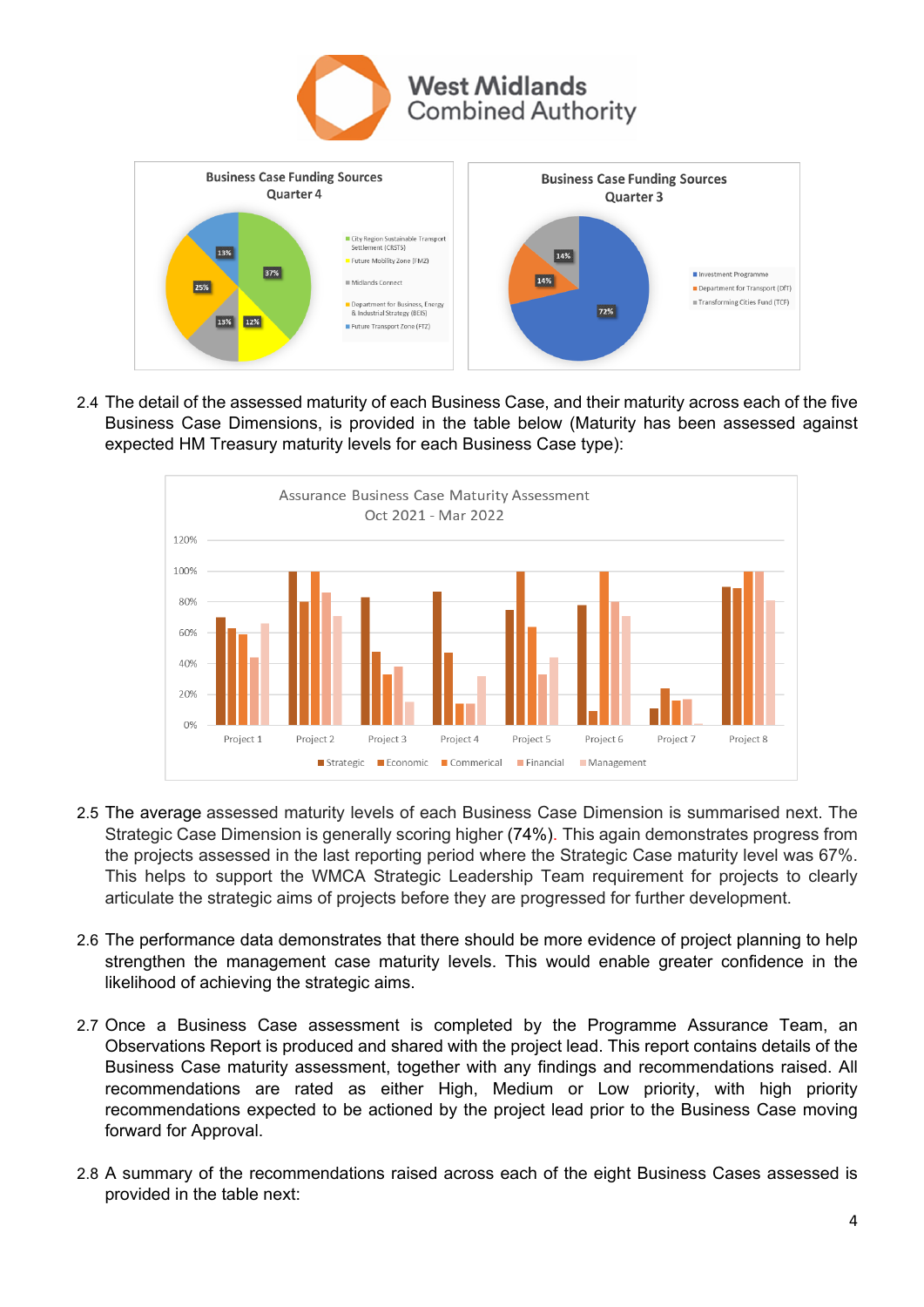



- 2.9 The intention of this process is to drive improvements to the maturity of Business Cases prior to approval and to highlight to decision-making bodies any ongoing risks identified with the Business Case being presented.
- 2.10 The 'High rated' recommendation numbers are probably reflective of the pace at which project business cases need to be developed to meet external deadlines. Reassuringly though, of the 35 high priority recommendations raised during the period all the high priority recommendations were addressed prior to going through the approval process.

#### **Project & Programme Health Check Reviews**

- 2.11 As with the BCAT process, once a Health Check has been completed by the Programme Assurance Team, an Observations Report is produced and shared with the project lead. This report provides a summary of the Health Check score and RAG rating, together with any findings and recommendations raised. All recommendations are rated as either High, Medium or Low priority.
- 2.12 A total of 11 Health Checks were completed during the period by the Programme Assurance Team, this compares to 2 in the last reporting period. 2 of the Project Health Checks followed the standard Health Check approach. The remainder of the Health Checks related to Programmes. Due to the nature of those Programmes and the stage of those programmes, bespoke project health checks were developed to meet the programmes' requirements. Again, this is a positive indicator that an increased number of Health Checks has been undertaken in this reporting period across a more project portfolio funding sources.
- 2.13 The table below details the recommendation's themes raised for 2 of the projects that followed a standard approach: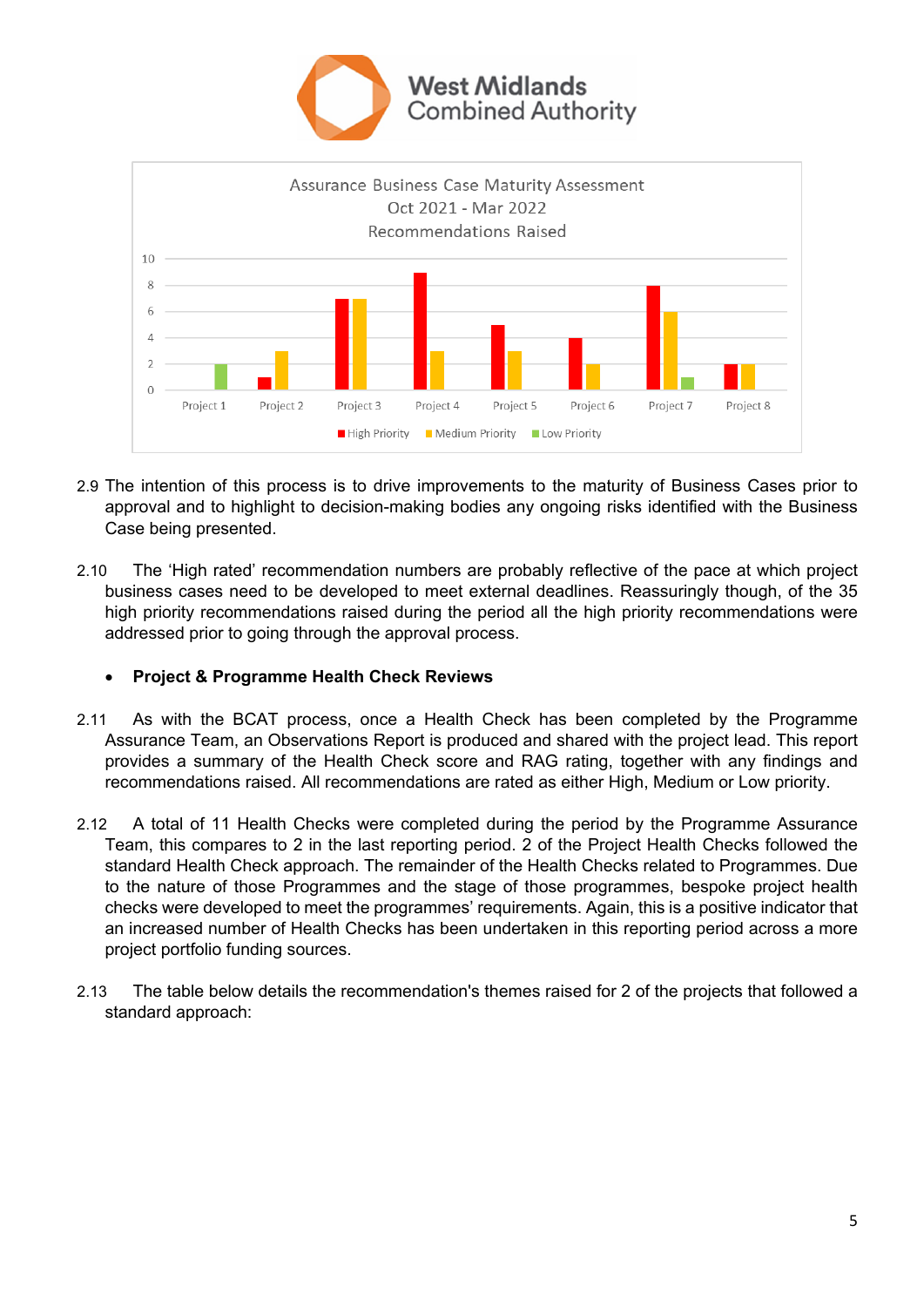



2.14 The table next summarises the recommendations made for those projects that followed a standard approach:



- 2.15 There were no high or significant issues raised with the 8 Project Health Checks undertaken for Programme x (which was in a very early initiation stage). The most common recommendation for this programme was the End User Engagement and Communication due to the delays in the projects commencing.
- 2.16 There were several higher rated recommendations raised for the Project 1 in the bar chart above (this Programme is due to complete in a few months). However, it is quite common and expected due the project stage (close to delivery) of this programme to have a number of high recommendations. It is opportunistic that the Health Check was undertaken by an independent team as it allows the Programme Board and Senior Responsible Owner of this Programme to have sight of a clear action plan that will need to be monitored to ensure objectives are met.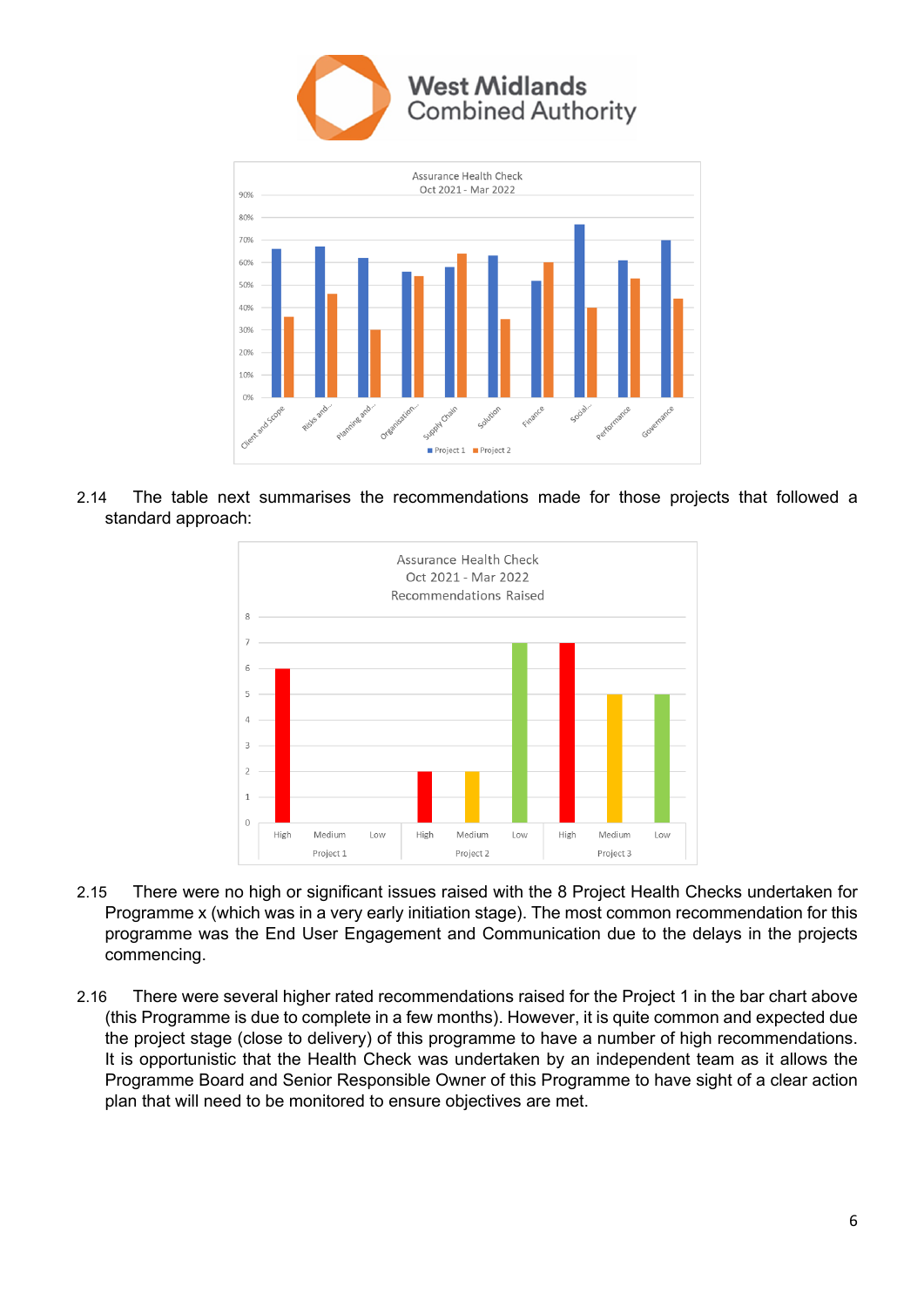

#### **Risk & Investment Appraisals Reviews**

2.17 A total of 17 Risk & Investment Appraisals were completed by the Appraisal team during the period, in comparison to the 9 undertaken in the last reporting period. Reassuringly this demonstrates a positive performance trend in that they were from a wider range of portfolios this time around (not exclusively Investment Programme). All the Risk & Investment Appraisals followed earlier independent Programme Assurance Review so a further confirmation on an improving trend. A summary of these is detailed in the table below:

| <b>Funding Source</b>                        | <b>No. Business Case Appraised</b> |
|----------------------------------------------|------------------------------------|
| <b>Investment Programme</b>                  | 5                                  |
| Department for Transport                     | 2                                  |
| City Region Sustainable Transport Settlement | 3                                  |
| <b>BEIS</b>                                  | 2                                  |
| <b>Future Transport Zone</b>                 |                                    |
| <b>Future Mobility Zone</b>                  |                                    |
| <b>Midlands Connect</b>                      |                                    |
| <b>Active Travel Fund</b>                    | 2                                  |
| <b>Approval Route</b>                        | <b>No. Business Case Approved</b>  |
| Executive Director                           | 4                                  |
| <b>Statutory Officer Panel</b>               | $6$ (+1 TBC)                       |
| <b>Investment Board</b>                      |                                    |
| <b>WMCA Board</b>                            | 6                                  |

#### **Change Request Reviews**

2.18 A total of 13 Change Requests were processed by the Programme Risk & Investment Appraisal team during the period (compared to 6 in the last reporting period). This is also supportive as it demonstrates that the corporate independent standard for Change Control is increasingly being followed. Overtime, as the 'Hub & Spoke' model for Programme Assurance & Appraisal is further rolled out, this data will drive improvements in project management maturity and capability by allowing the Centre Enabling Services teams to understand causes for deviation which in turn can be fed into new project proposals. A summary of these is detailed in the table below:

| <b>Funding Source</b>             | <b>No. Business Case Appraised</b> |
|-----------------------------------|------------------------------------|
| <b>Investment Programme</b>       |                                    |
| <b>Transforming Cities Fund</b>   |                                    |
| Multiple Funding Sourced Projects | 3                                  |
| <b>Change Request Type</b>        | <b>No. Business Case Appraised</b> |
| Scope (Objective Changes)         |                                    |
| Value (Cost)                      |                                    |
| Schedule (Time)                   | 3                                  |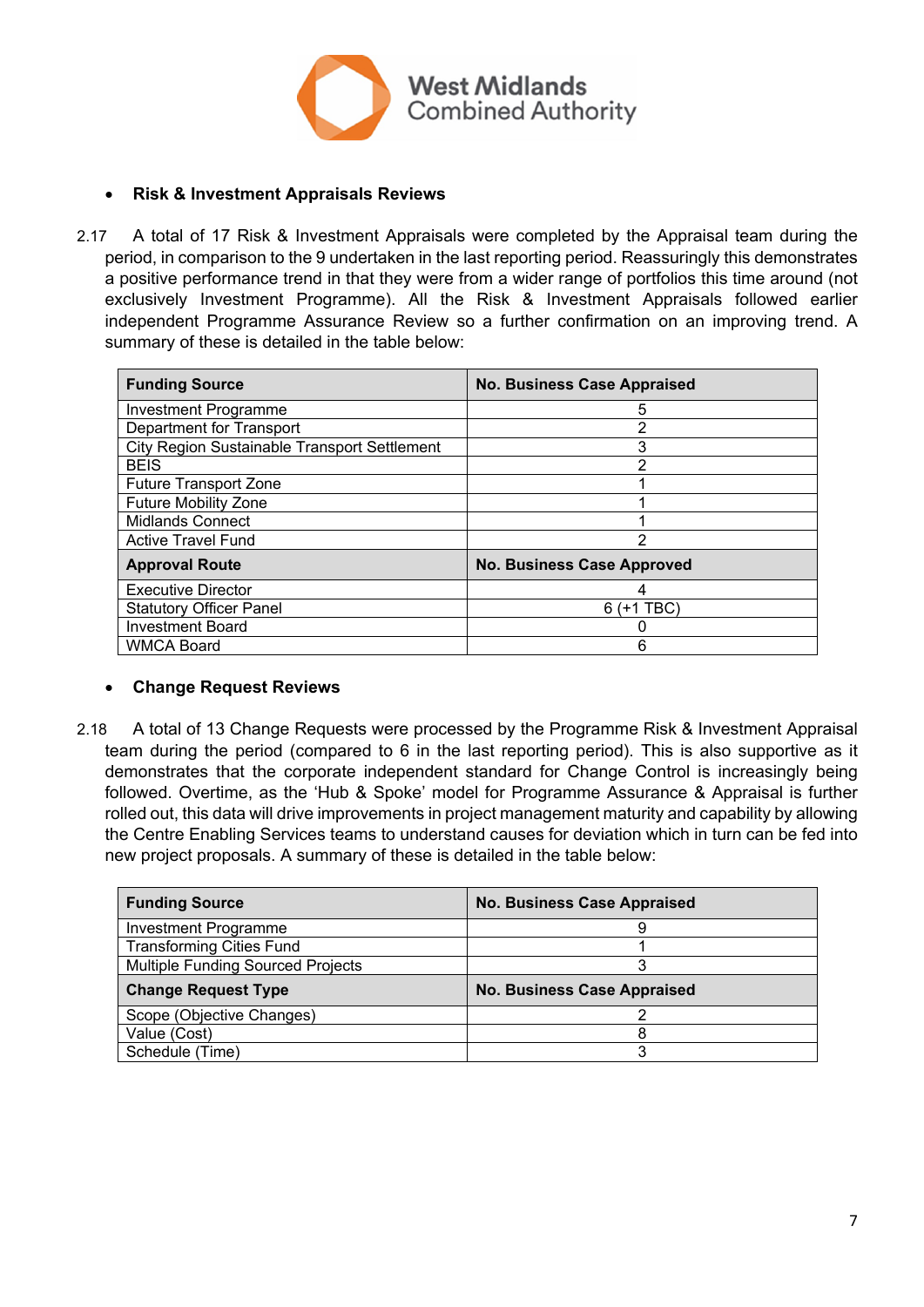

## **3 Assurance Performance Trends & Themes Identified October – March 2022**

Key emerging assurance themes emerging from this reporting period are:

- a. The Statutory Officers' aim to roll out Single Assurance Framework across all WMCA Directorates has almost been met, with transition approaches shared with two of the outstanding Directorates (one Directorate has a relatively lower level of project/ programme-led activity, for the other Directorate funding is awarded to external project delivery partners to deliver projects). It is the aim to fully complete Phase 1 SAF Implementation objective in April 2022.
- b. Directorate Project Pipelines have now been established which enable the Directorates to work with Programme Assurance & Appraisal and Governance team to better plan assurance approach needed as well as the Approvals route.
- c. Table 1.3 on page 2 demonstrates the achievement in the last 6 months to roll out SAF across all funding portfolios as well as significantly increasing the number of Programme Assurance Reviews (BCATS), Project Health Checks, Risk & Investment Appraisals and Change Requests in Q3 and Q4 of this year.
- d. The quality of the business cases against the Strategic Case has also shown an increased in maturity level. However, there is opportunity to further strengthen other business case dimensions. Although SAF engagement with Programme Assurance & Appraisal has increased, the team will need to work closer with delivery teams further to plan reviews and improve business case quality prior to approval submission.
- e. There are also opportunities to better align the External Funding Application process to the Single Assurance Framework. To support this objective, SLT are going to own the External Funding Application 'BID List' and review on a weekly basis. SLT have supported the recommendation to produce draft business cases as part of the bid submission as good practice that will enable the projects to mobilise quickly if funding applications are successful.
- f. The Programme Assurance & Appraisal team have supported several project delivery teams develop business cases for major funding applications and business case development such as City Region Sustainable Transport Settlement (CRSTS). This is to support and provide confidence to Government that the West Midlands Combined Authority are a reliable project delivery organisation. By embedding SAF further across WMCA Directorates should provide further opportunities when in discussions with Government around Devolution 3 opportunities. The assurance performance information captured in the last year should help drive project management capability improvements across the Combined Authority.

## **4 Strategic Leadership Team (SLT) Support**

4.1 The SAF Implementation project's SRO is the Director of Finance. SLT will receive monthly progress reports of the SAF Implementation project via the Director of Finance.

## **6. Financial Implications (\*)**

No implications.